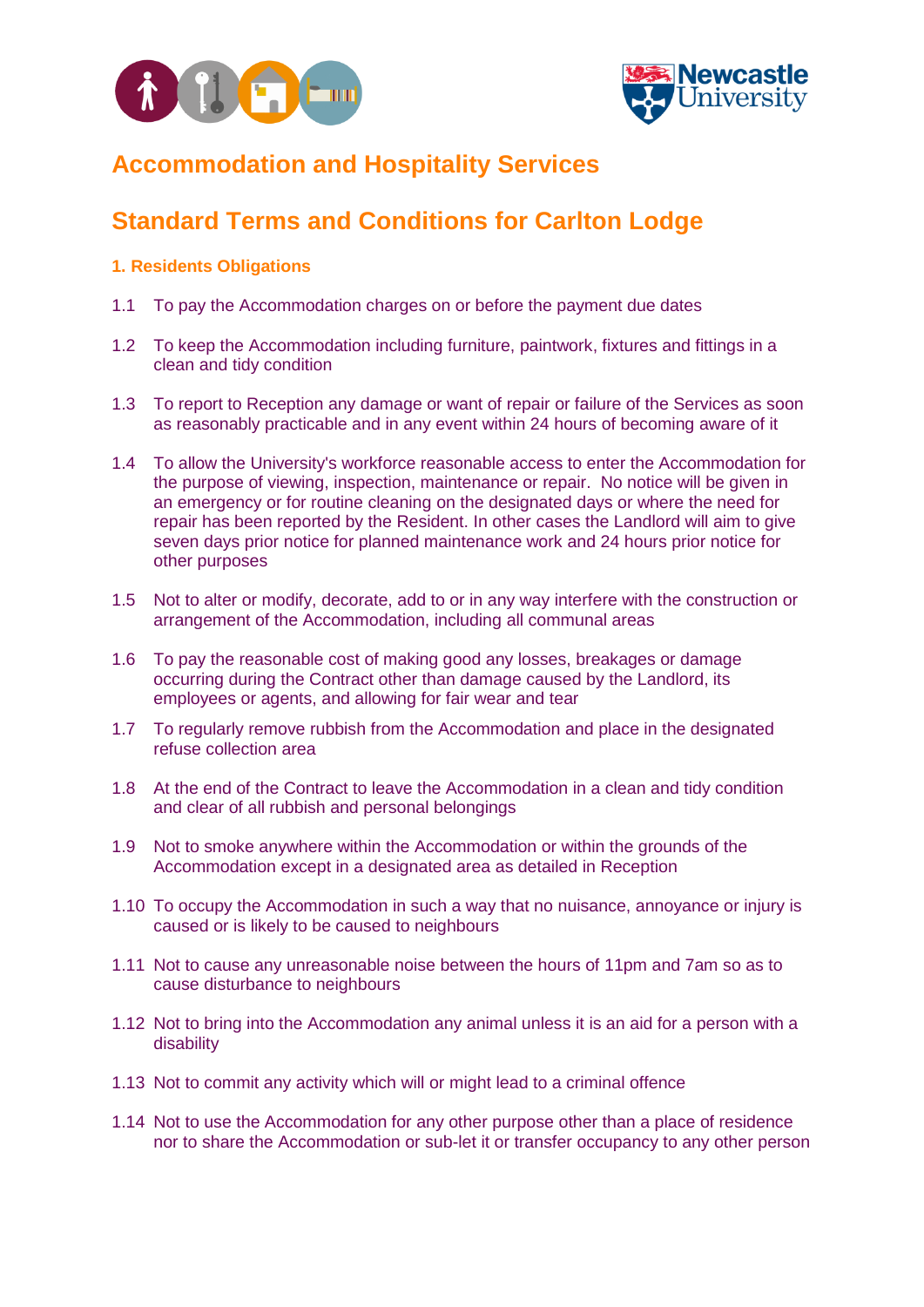



- 1.15 Not to park any vehicle on the campus overnight without obtaining either written consent or the appropriate parking permit from Reception and then only to park in the designated parking areas. Any illegally parked vehicle will be clamped
- 1.16 Not to put anything harmful or which is likely to cause blockage in any pipes or drains
- 1.17 Not to install an outside TV aerial or satellite dish nor add additional furniture, refrigerators or fridge freezers without prior authorisation, which will not be unreasonably withheld
- 1.18 Not to interfere with any electrical, plumbing or telecommunications installation or systems within the Accommodation
- 1.19 Not to use any additional heating appliance other than that provided by the Landlord
- 1.20 To comply fully with fire and safety regulations and not to tamper with any fire prevention equipment
- 1.21 To comply fully with the terms and conditions specified in this Accommodation Contract and the relevant policies detailed at [www.ncl.ac.uk/accommodation/staff-and](file://///campus/pss/Accommodation/Projects/Go%20Mobile/Policy%20Documents%202016%20final%20versions/Staff%20policies/www.ncl.ac.uk/accommodation/staff-and-visitors/downloads/)[visitors/downloads/](file://///campus/pss/Accommodation/Projects/Go%20Mobile/Policy%20Documents%202016%20final%20versions/Staff%20policies/www.ncl.ac.uk/accommodation/staff-and-visitors/downloads/)
- 1.22 To promptly send to the Landlord a copy of any communication the Resident may receive from a third party, which is likely to affect the Accommodation

### **2. Landlord Obligations**

- 2.1 To maintain the structure of the Accommodation and the fixtures and fittings for the supply and use of hot and cold water, gas and electricity and to carry out necessary repairs within a reasonable period of time after having been notified of the need to do so
- 2.2 To ensure that other fixtures, furnishings and equipment provided by the Landlord are safe and fit for purpose and maintained in a reasonable standard of repair
- 2.3 The Landlord shall not be liable for any failure or interruption to any Services or for any loss arising from such failure or interruption where it is caused by the actions of any other person or by circumstances beyond our reasonable control
- 2.4 That the Resident paying rent and performing all the obligations on the Resident's part herein contained may quietly possess and enjoy the Accommodation during the Contract without unnecessary interruption from the Landlord or any person on the Landlord's behalf

#### **3. Other Obligations**

- 3.1 This Contract does not give you any rights to enforce any condition against any other Resident of the Landlord, nor to prevent the Landlord from enforcing any of the conditions
- 3.2 The Landlord, our employees and agents, shall only be liable for any loss or damage, which is a reasonably foreseeable consequence of a breach of this Contract or statutory duty, or due to a negligent act or omission